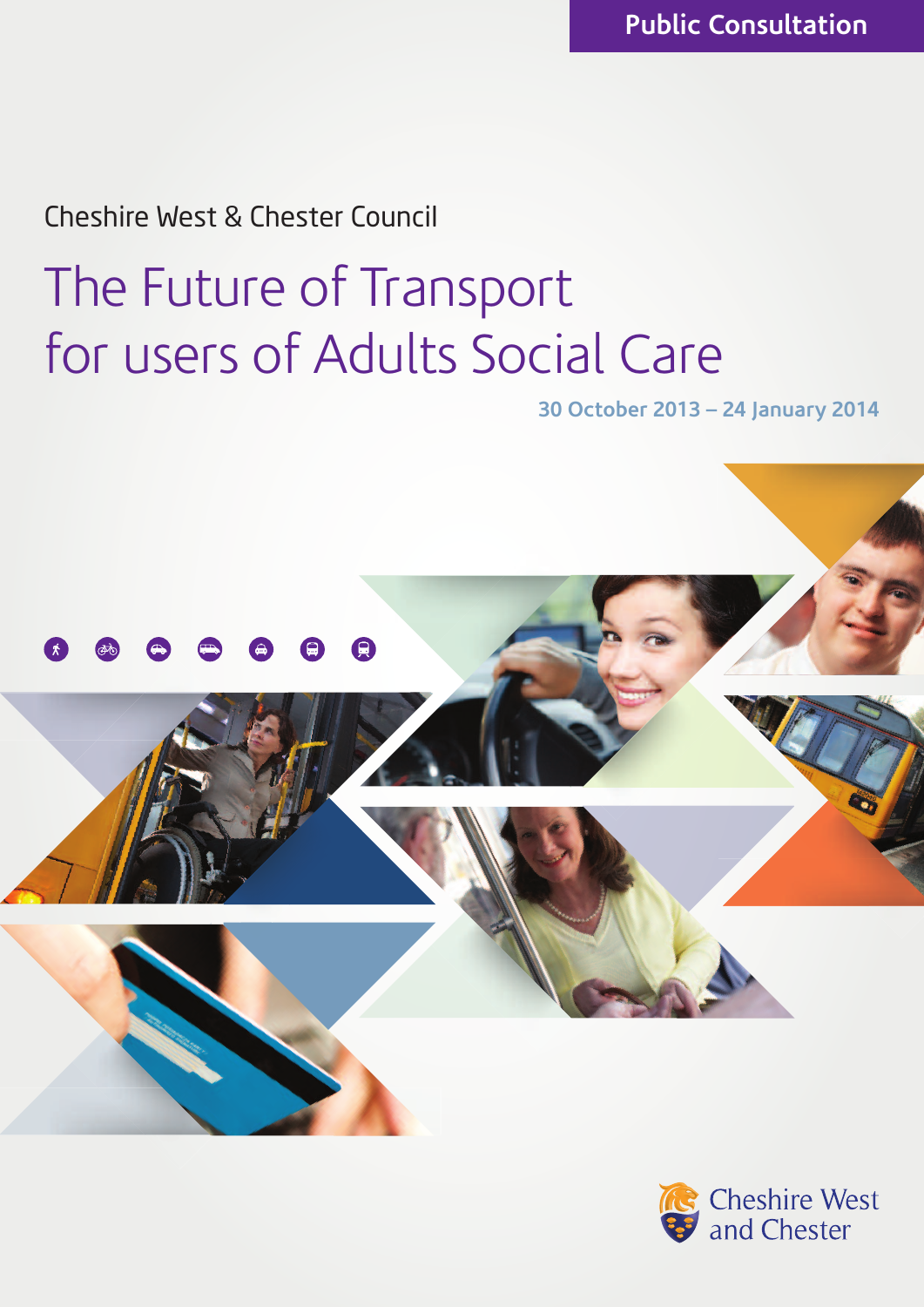## **Foreword**

**It's a great success story that our residents are living longer and healthier lives but like many areas across the country this places greater demand on our care services. We also face the challenge of a reducing budget that will continue to decrease over the coming years. In this context, we need to make sure that we are making the best use of the resources that are available to maintain quality services which address the needs of our communities.**

**Our response is to give individuals and their families' greater choice and control over their care. We are moving away from a one-size-fits-all approach that is neither personal, flexible nor affordable.**

**This document invites you to give your views on proposals for changes to the way we support and fund transport for users of adult social care. The people who use these transport services are mainly people who are older or who have learning disabilities or a physical disability.**

**We think it is in the interest of service users and taxpayers to move away from a position where the council has often funded and provided transport needs for the majority of service users receiving community care. We believe a new and more personal approach is required where individuals will work with the council to identify their transport needs and agree suitable alternatives to current provision. This will mean the council will fund transport for users of adult social care only in exceptional circumstances where there is no suitable or appropriate alternative.**

**We believe that the challenges we face can only be addressed by taking your views into account. I'd encourage you to have your say so Councillors can take into account all your views before we make a decision early in 2014.**



BH. Down

**Councillor Brenda Dowding** *Executive Member for Adult Social Care and Health*



**Mark Palethorpe** *Corporate Director Strategic Commissioning*

# **What is the document about?**

**The following document invites you to give your views on the changes we are considering in relation to the funding and delivery of doorto-door transport for users of adult social care. The people who use these transport services receive their care in the community and are often older adults, or who have learning disabilities or a physical disability.**

# **What are you consulting on?**

**We are particularly interested in understanding your views on:**

- **1. Current approaches to adult social care transport services;**
- **2. The principles behind any changes we are proposing;**
- **3. A change in practice where the majority of service users fund their own transport needs rather than current practice where council provides and funds door-to-door transport services;**
- **4. Suitable alternatives to current transport services are identified.**

**We are also separately consulting on our approach to transport for children and young people but recognise the need to take a coordinated approach.**

**Your views will be considered prior to a final decision being made by Councillors in March 2014.**

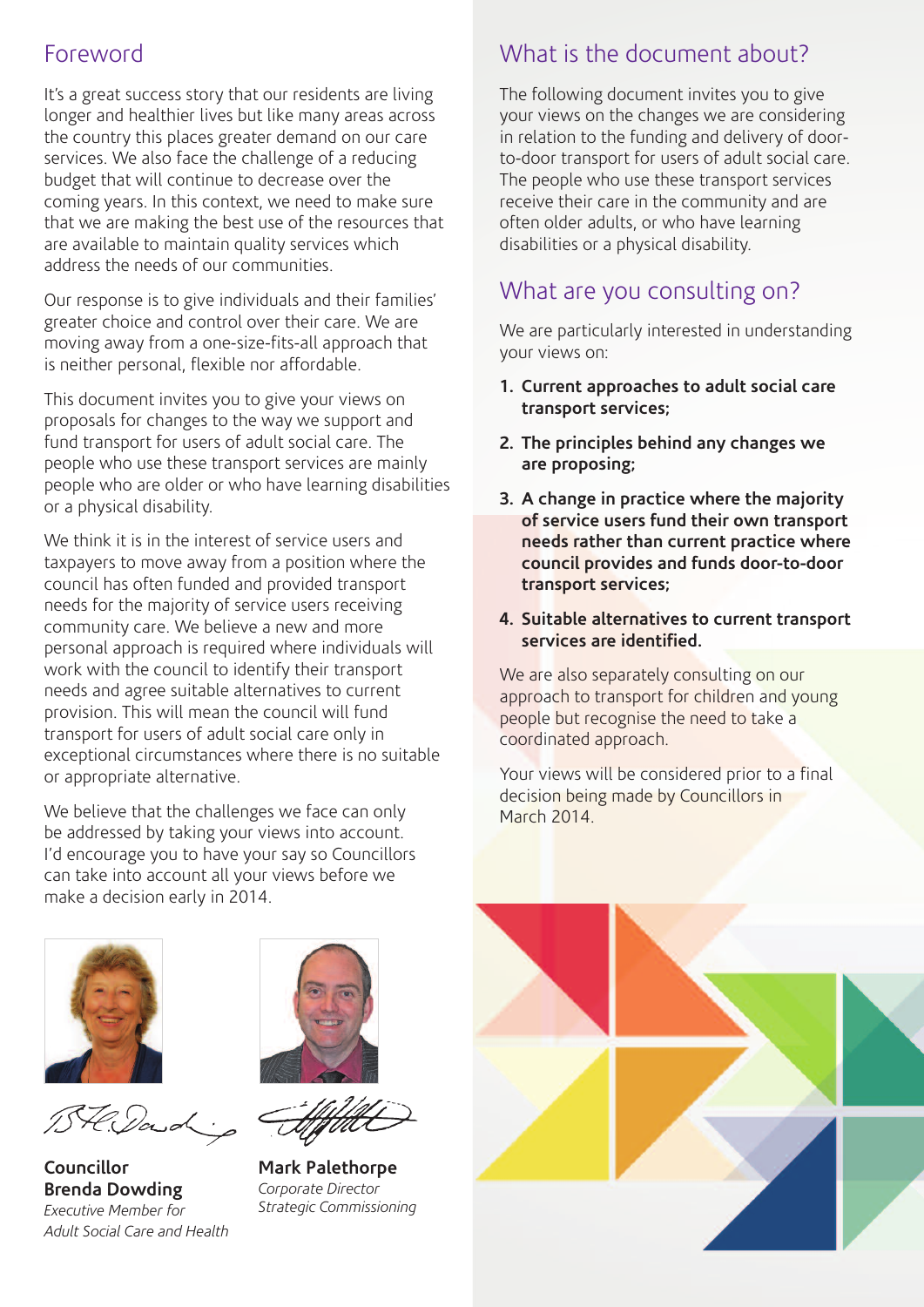# **How do I get involved?**

**You can share your views on these proposals until 24 January 2014, by**

- **• completing the questionnaire accompanying this document and returning it in the addressed envelope enclosed or:**
- **• by completing the questionnaire online at www.cheshirewestandchester.gov.uk/ your\_council/consultations\_and\_petitions/ council\_consultations.aspx**
- **• e-mailing your comments to commissioningandcontracts @cheshirewestandchester.gov.uk**
- **• contacting us by telephone on 0300 1237048**
- **• attending a drop-in event** *(Consultation from 3.00pm – 7.00pm):*

#### **Ellesmere Port Civic Hall,**

**Civic Way, Ellesmere Port, Cheshire CH65 0AZ** *12 November 2013*

**Cheshire County Sports Club, Plas Newton Lane, Chester CH2 1PR** *19 November 2013*

**Frodsham Community Hall, Fluin Lane, Frodsham WA6 7QN** *22 November 2013*

**Winsford Lifestyle Centre, Winsford, CW71AD**

*27 November 2013*

#### **University of Chester Academy,**

**Shipbrook Road, Northwich CW9 7DT** *02 December 2013*

#### **Malpas Victoria Jubilee Hall,**

**High Street Malpas, Cheshire SY14 8NN** *09 December 2013*

## **What help with transport is currently available?**

**For many users of adult social care services, support with transport is needed to enable the same level of access that the majority of residents often take for granted.**

**The subject of this consultation is the door-to door transport funded by the council. This is provided for 428 people to get to and from day centres on a council-run passenger fleet of cars and minibuses. The Council also fund taxis for people who need individual transport to places they regularly attend. This costs around £1.7 million per year. Existing council policy does not oblige the Council to fund this service stating that we will only provide and finance transport in exceptional circumstances where there is no suitable and appropriate alternative way for the service user to travel to their care and community activities. It is proposed that the council works with new and existing users of this service to identify suitable alternatives and in line with existing council policy only fund transport in exceptional circumstances.**

### **Why are you proposing these changes?**

**The Council's budget is reducing while demand for care services is increasing. As well as ensuring our services are affordable we don't think that current transport is as flexible and tailored to the individual as it could be. We think the following six principles will help guide our decisions on any potential changes to transport**

- **• To minimise costs of transport to service users and taxpayers.**
- **• To provide truly personalised transport services that are tailored to individual needs and circumstances;**
- **• To ensure suitable alternatives are in place for the majority of service users that will no longer have their transport needs funded by the council;**
- **• To work with service users to ensure suitable alternatives are affordable, accessible, environmentally friendly and safe;**
- **• To ensure provision and funding is available for the small number of service users that have no alternative to council funded transport;**
- **• To fully consider the views of service users and the wider community before making any final decisions.**